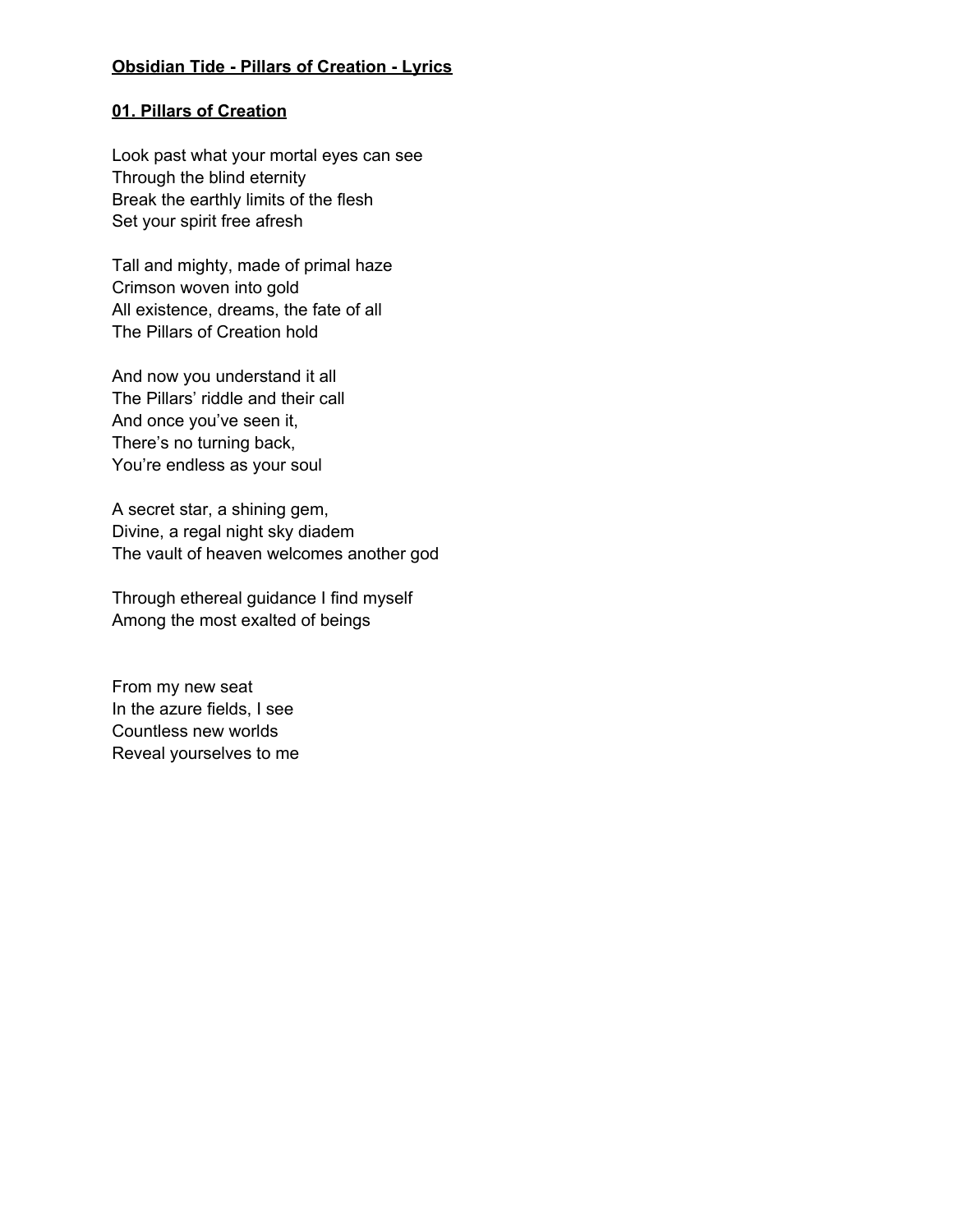### **02. Seven**

Seven cities burn in bright blue flame Scattered ash, the scars remain

Thousand years have passed and still they stand Tales engraved into the sand

Haunting men in haven, Innocence made leaven Seven false kings roam the land

See a woman pale as snow Silent come and silent go See a man without a face Move like ghosts from place to place

Seal the moon behind the doors of stone, Nameless demons in their throne Sing a song to perish, your doom will be garish Do not speak the bloody name

When your bright sword turns to rust Seal the door, from blood and gore Hated, hopeless, sleepless, sane Chandrian, Chandrian

Run, the heathen fiends, they come Swept by shadow, going numb And, in graceful sin, they're gone None will draw a breath by dawn I, can ever feel, cold sweat An image I cannot forget When, his eyes are black, as crow The endless wind will cease to blow

As they walk the silent path, Driven by the ancient wrath, Gathered by your heresy alone

Treading by the light of moon, To bestow the mortal boon, Sevenfold the hangmen you denied

As the noble healer aches in pain All must pay, night and day Hated, hopeless, sleepless, sane Chandrian, Chandrian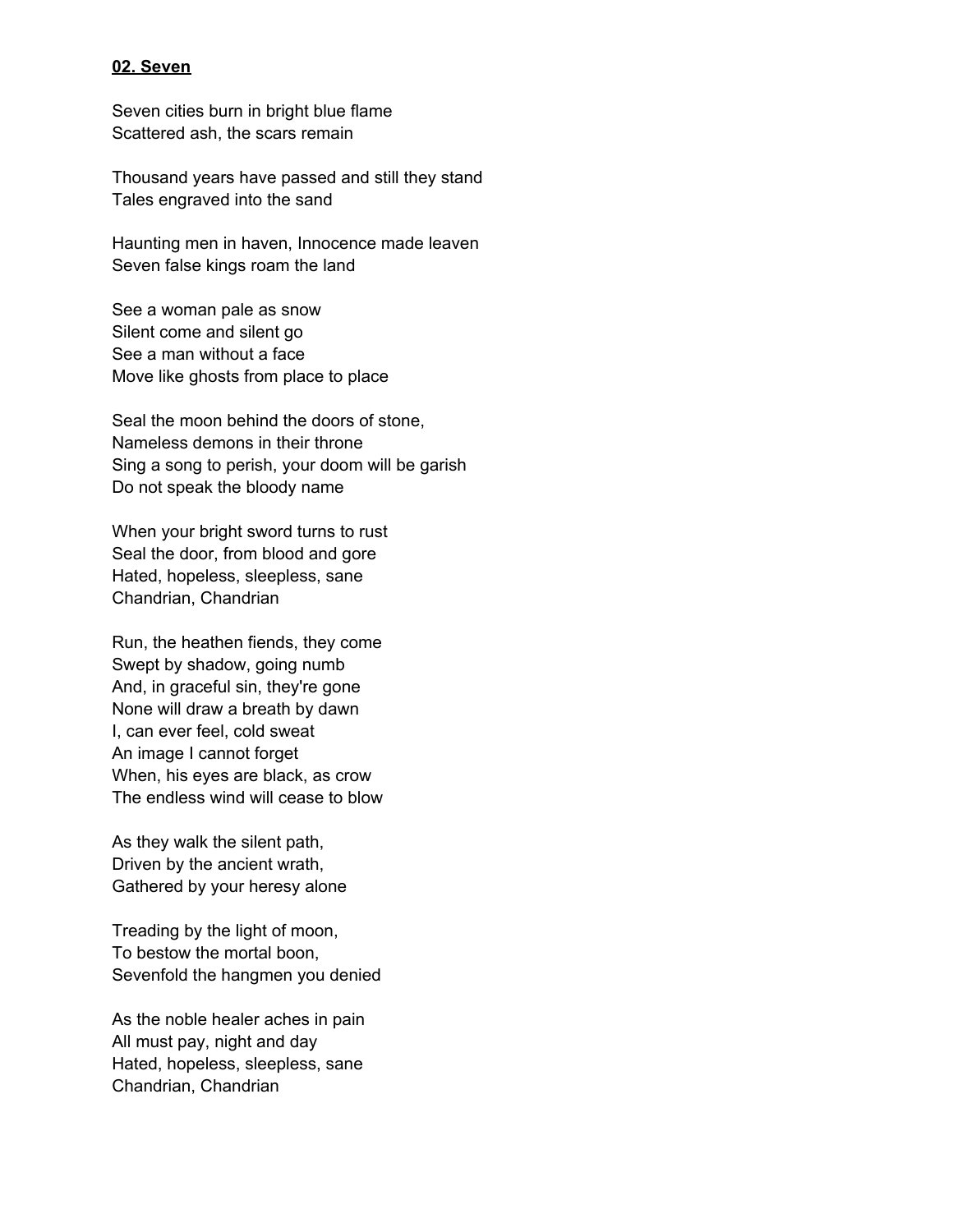# **03. King of a New Realm**

Others I have known, Seemed to overlook my pain In the depths of the smoke, I found it, The refuge that was gold to me

Should I take her to the new realm, Let her to my soul, Maybe she will understand

She will be my queen, In the haze of my creation Together we'll have The nightlands

I have taken you to the new realm Let you to my soul How could I have failed you? How can you simply burn to coal?

All is nothing but a dream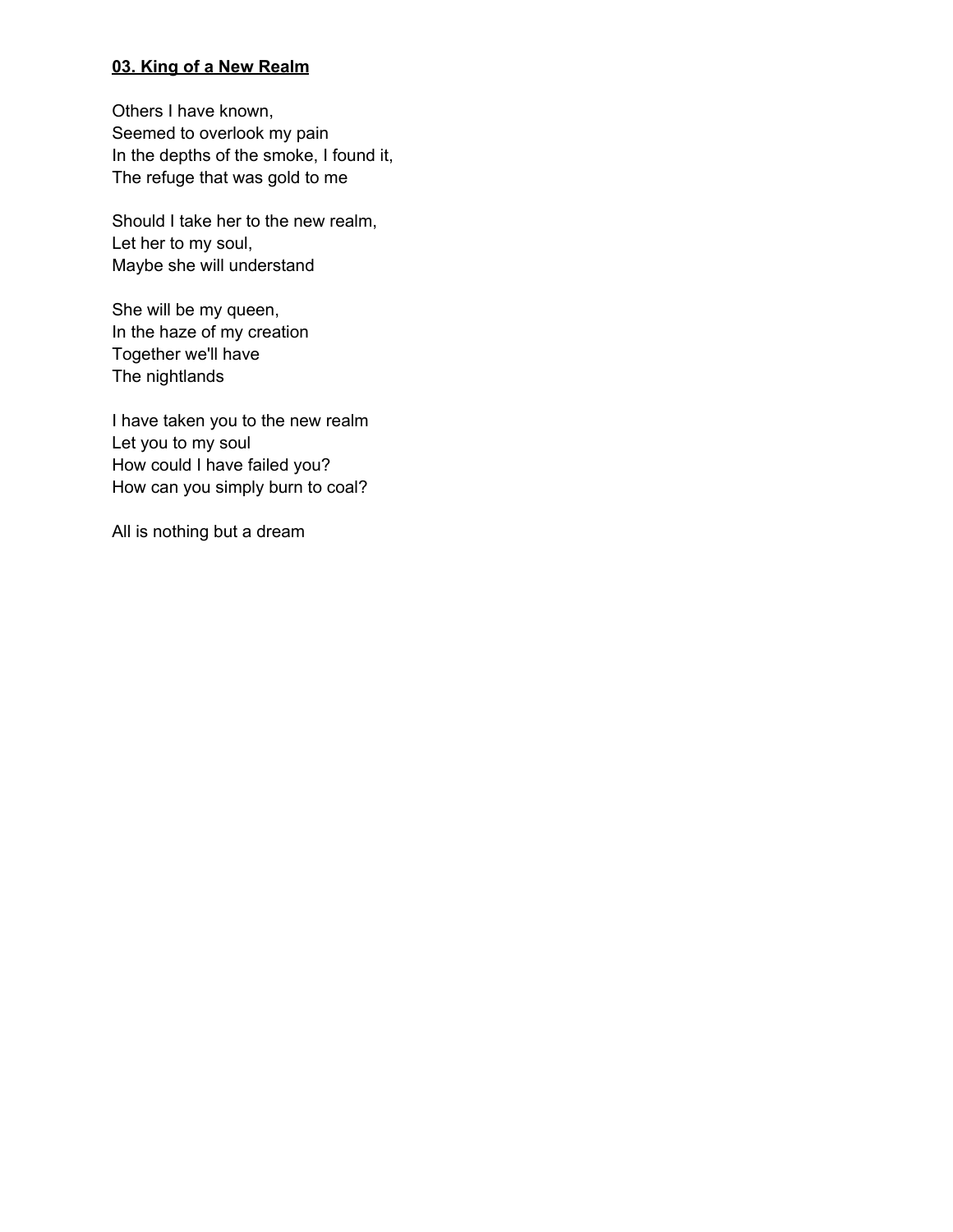### **04. Portent of Betrayal**

I see them falling I fear my own demise

A thorax, pierced by the last blade, Ending the hoax of undeath Consuming stagnation extending, Clutching every breath

You have not been forsaken It is I who lies in wait For your descent I am he who shows you kindness Should you ever rise to the kill again

As I silently wither My demon subsides And my kin, hear my laughter Now I depart, Forever to dust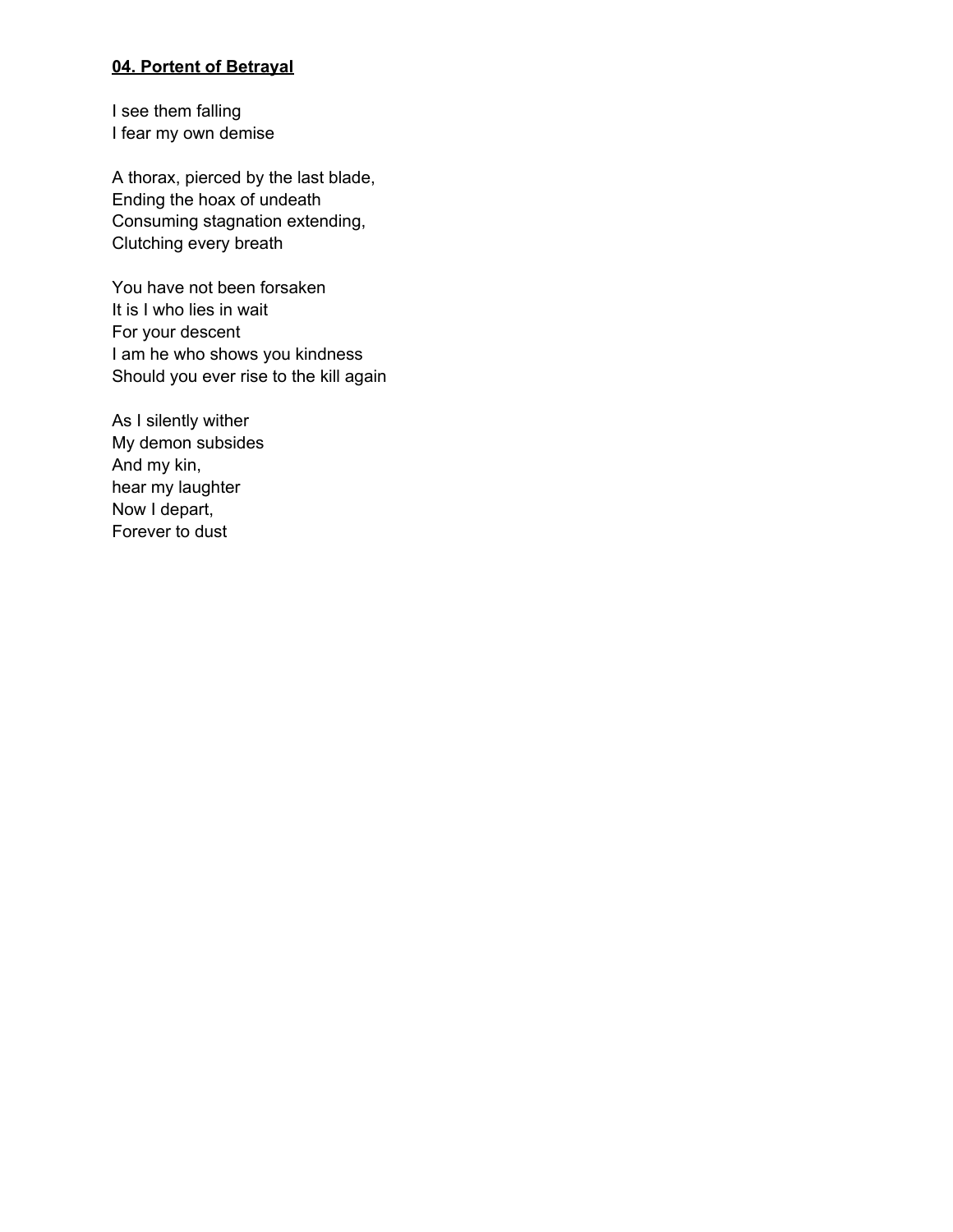### **05. Hiraeth**

As my home burned to ash And the flames claimed that silenced grove The wind was dry, under the crackling sky The day I lost my place in this world

We walked the four corners Weaving dreams alive Creating war and love and magic Stories untied

Your amethyst eyes, pleading belle cries Drew me into your tranquil realm, of violet skies

Let me stay for a while Let me feel the warmth Shadows have come now With fire, through branches Like arrows, piercing my soul

I'm fleeing them ghosts Of unborn nightmarish truths I shall stay no more, stay no more I shall seek my home, now

Nothing awaits me, and still I return to the same old place Peace has eluded my path For far too long

Nothing awaits me, and still I return to the same old place Peace has always eluded my path Its absence may cost me my grace

What I desire most That which I've loved and lost To be embraced once more By you

Night sky with countless stars Leaving behind our scars Ethereal moments of bliss

Abidingly I must leave As blood will have its way Accursed as it may be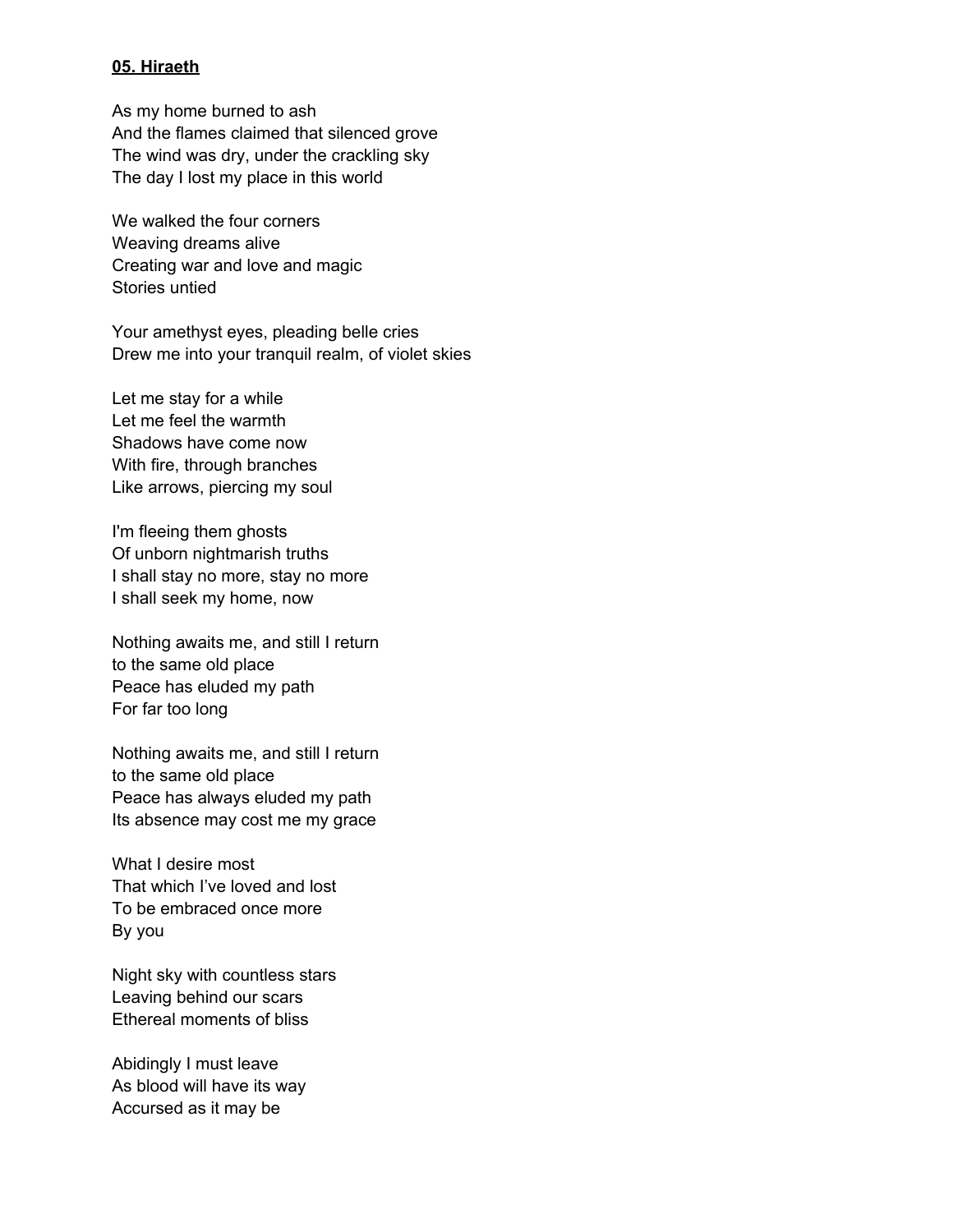Perhaps my fate Is to never find a home Perhaps there was never one To be gone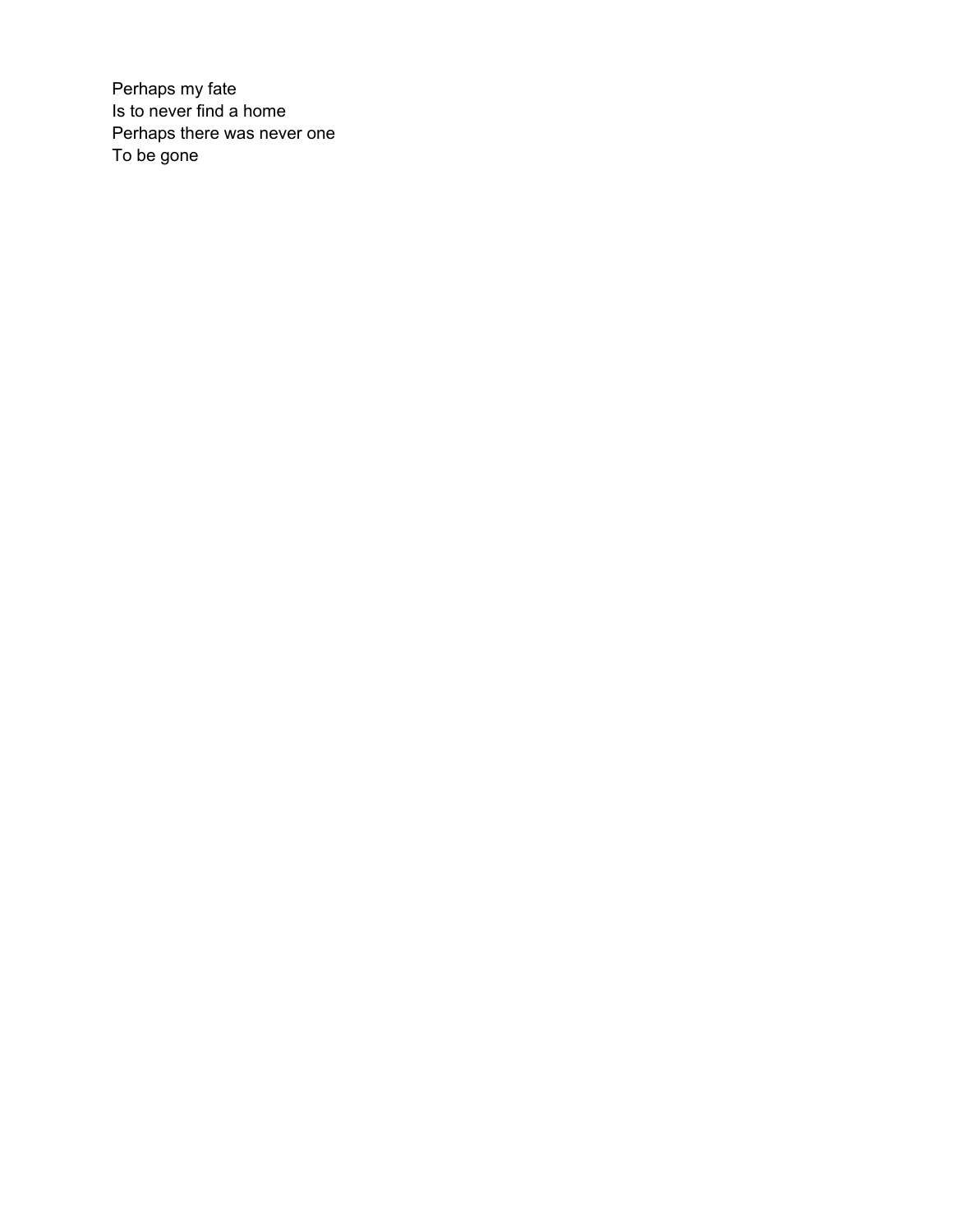#### **06. The Harbinger and the Millennial Vengeance**

The ocean's breeze The silent war The breath of life On which I swore

All of these Will fade away As the true gods break Their bonds of clay

I will harness This world's dark divinity And it will play my pawn And reignite my time to shine

The world must bleed To yield its core And all the pain Will be no more

The time has come At last it's here Accept our fate And have no fear

Listen in awe To the Ceaseless Hunger's Song of devouring

The ocean cage will break, The Great Distortion Time to rise

If it weren't for those wretched vigilantes The stone jailer would have already been dead But nothing can truly stop me From obtaining my vengeance

Now I realize how My mortal prayers were awry Led astray

Endless slumber lies ahead Ancient thunder that has bled Left divine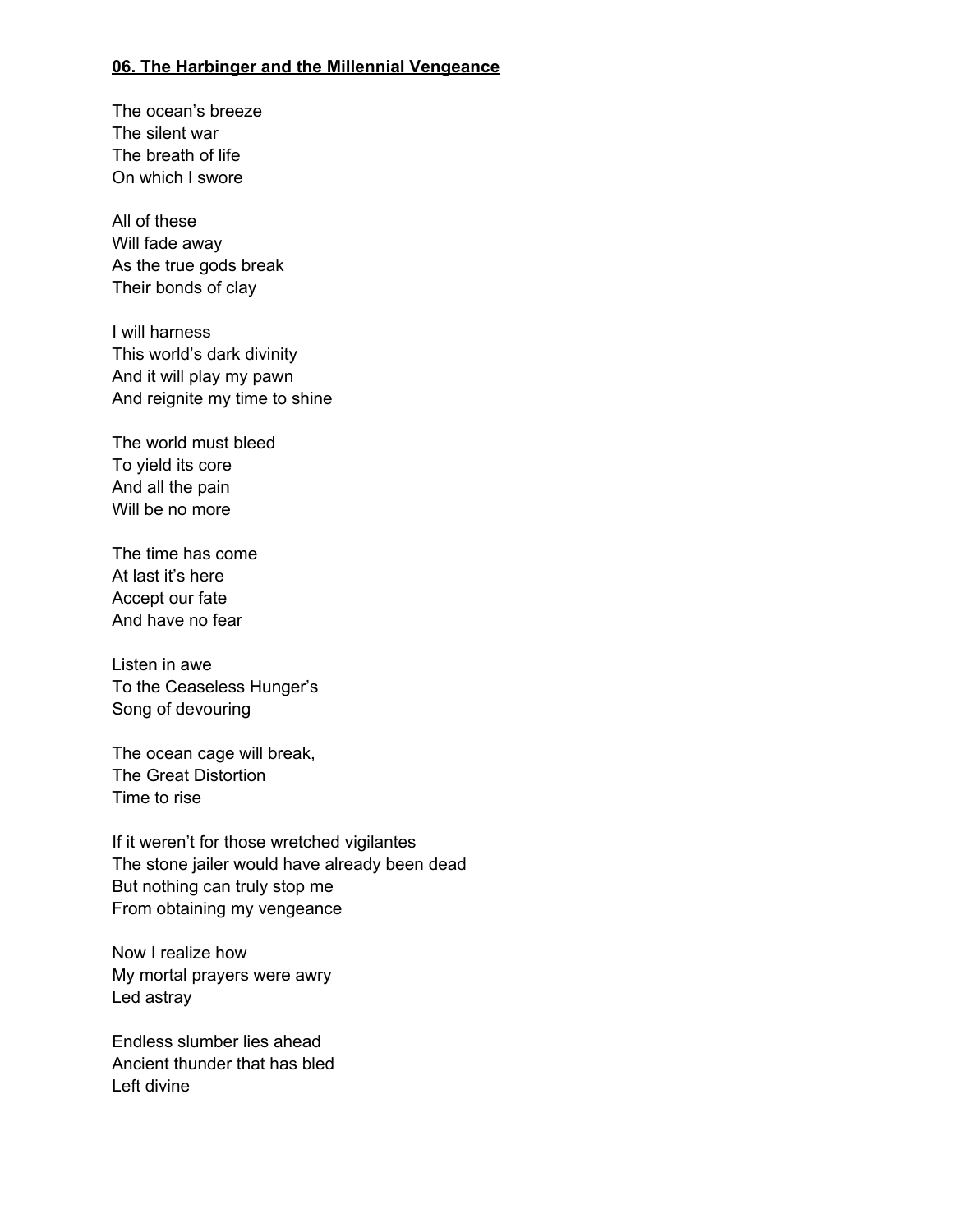### **07. Magnanimous**

Let me tell you about all the things that I heard when she cried Let me tell you about all the tears and her woes when she died The tears and her woes when she died The tears and her woes when she died

Untold tales and the lingering pains the quintessence of life Always Looking the other way never able to draw out the knife

Merciless fate is unraveling before our eyes Brooding here endlessly, behind celestial guise

I see we became like the beasts we proclaim to transcend Are we all not just reflections of space And are bound to succumb at its end?

What if we're weak and just no one dares speak As there's no new under no sun?

Are we all not just reflections of that Which we dream of and shouldn't be?

Give in to your temporal urge Which you thought you'd left behind Revel in the clangor of war Put it to rest with your mighty roar

Answer heaven's call Rise above the human fall Be part of the Great unknown See the truth And take the throne

Will we never descend down to earth? Drenched in indifference what is power worth?

Kill the king, boy Slay the heedless I will violate my oath And dance in rivers of ichor